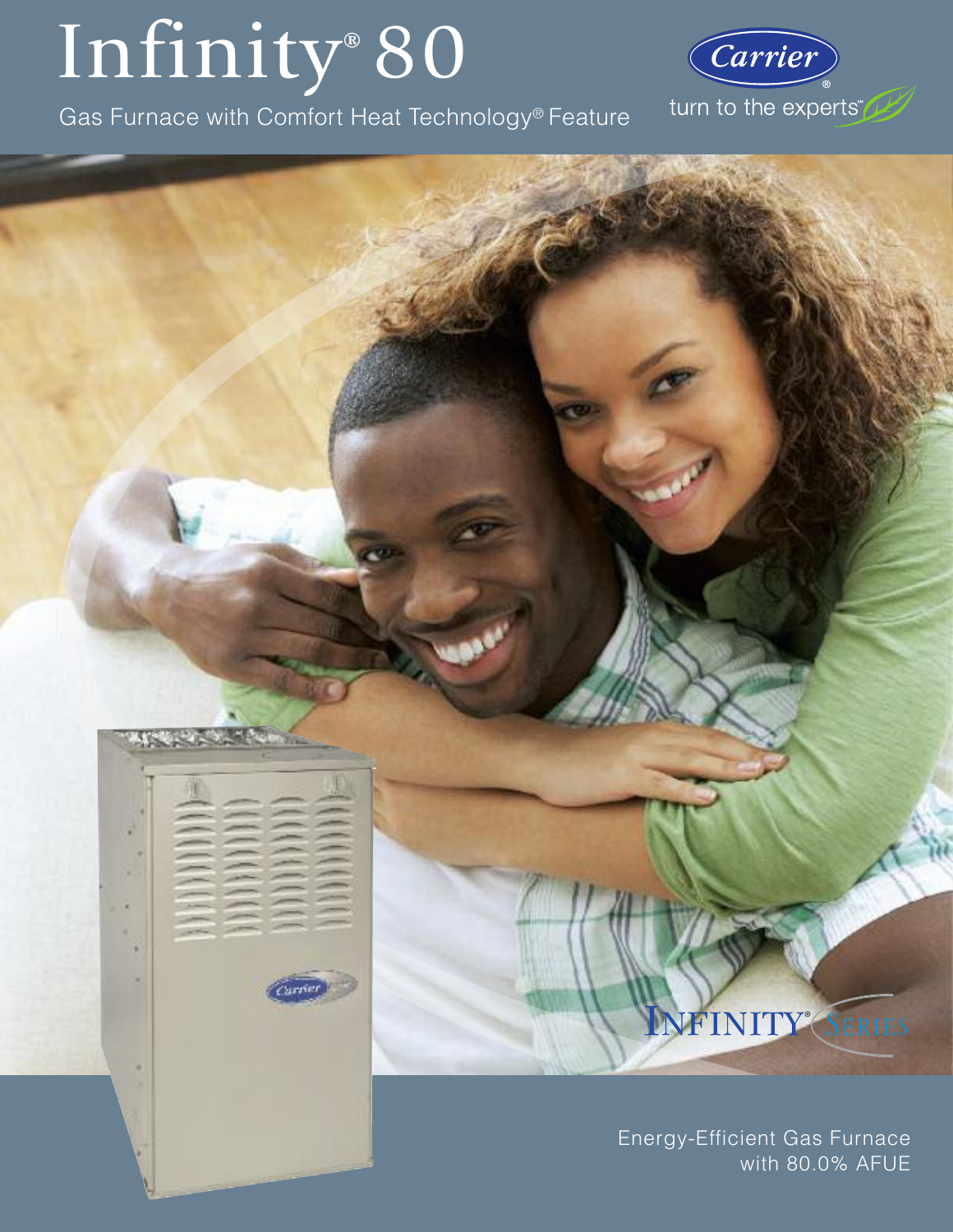# Innovation and the Environment

Over 100 years ago, a humble but determined engineer solved one of mankind's most elusive challenges by controlling the indoor environment. A



leading engineer of his day, Dr. Willis Carrier would file more than 80 patents over the course of his

comfort career. His genius would enable incredible advancements in health care, manufacturing processes, food preservation, art and historical conservation, indoor comfort and much more.

Carrier's foresight changed the world forever and paved the way for over a century of once-impossible innovations. Yet in addition to being an accomplished inventor, he was also an avid outdoorsman. Carrier recognized the power and beauty of the natural environment. This appreciation of our world and its resources continues to guide Carrier Corporation today. We will never rest on our accomplishments, but instead consistently look for ways to improve our products, our environment and our world.

The Infinity® 80 gas furnace with Comfort Heat Technology® feature delivers on this promise with energy-saving efficiency and Carrier-exclusive performance designed to make your home more comfortable.



# Leaders in **Technology**



# What Efficiency Means to You

Furnaces use gas to provide warm, comfortable heat for your home. You can compare efficiencies of different furnace models by checking the AFUE (Annual Fuel Utilization Efficiency) ratings, available through your Carrier® dealer or manufacturer web sites. Using these ratings is a lot like miles per gallon for your car – the higher the number, the more efficient the product and the greater potential for savings. Actual furnace performance will vary depending on your home, comfort preferences and more.

The Infinity 80 delivers 80.0% AFUE to potentially reduce your energy costs compared to an older, lower efficiency furnace you may be replacing while also offering comfort-enhancing features of variable-speed operation.





Carrier gives you ultimate command of comfort, performance and energy savings when you include an Infinity control, Infinity heat pump or air conditioner and Carrier humidifier to create an Infinity system. This system provides unprecedented control of not only temperature, but also humidity, dehumidification, fan speed, weekly comfort schedules and more. This smart system can even monitor operation and maintenance items and provide service reminders such as when it's time to change the filter.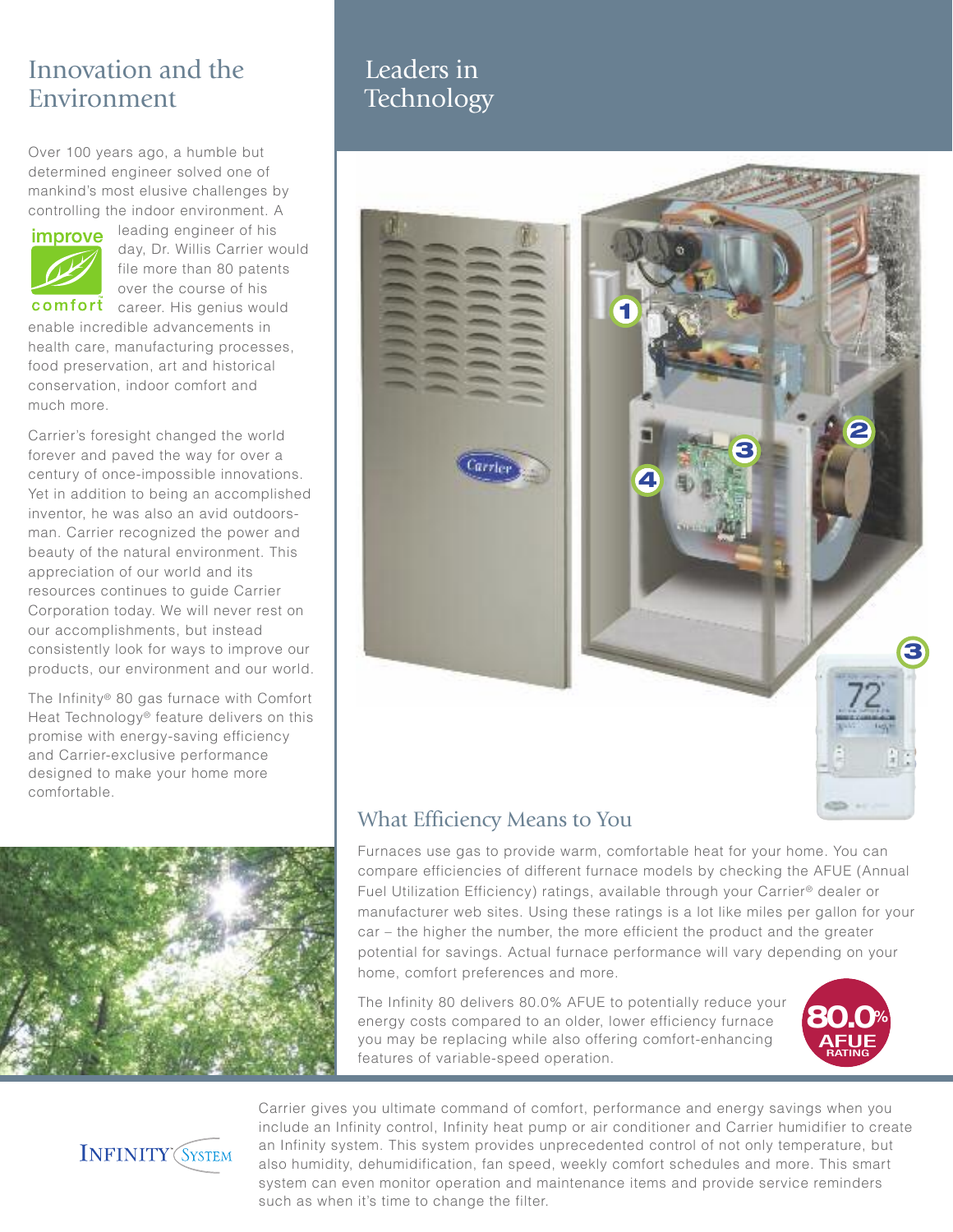

## **1** Heating Capacity That Fits Your Needs **19 (4)** Extra-Quiet Operation

To better match the heating needs of your home, our two-stage gas valve offers low-stage heating for milder days while high-stage heating engages during colder temperatures. You will enjoy energy-efficient comfort as a result.



**3**

### Consistent Comfort and Ventilation

The variable-speed blower motor enhances your comfort by ensuring consistent airflow and temperature maintenance. This vital component helps keep rooms more comfortable, helps improve indoor air quality and operates quietly.

### Intelligent Comfort Control

By combining the Infinity® control with the Infinity control board in the furnace itself, Carrier puts maximum control at your fingertips. This system monitors critical system functions and adjusts operation to optimize functionality and reliability. Additional comfortenhancing functions include ComfortFan™ technology which allows you to select furnace fan speeds from the Infinity control and SmartEvap™ technology for added moisture control.



It starts with our variable-speed blower which distributes heated air at the lowest possible setting for the majority of the heating season. You benefit with sound reduction in addition to consistent indoor comfort. Add our insulated cabinet and Carrier® combustion system components, and you will enjoy the comfort of extra-quiet operation.



† Carrier manufactures gas furnaces that are among the quietest in the industry. We test our products in a sound laboratory specifically built to resemble a typical residence. Sound level recordings produced at steady state, single-stage operation (the most common operating condition), measured three feet from furnace. Other sound levels, mentioned for comparison, as published at http://www.noisyplanet.nidcd.nih.gov/SiteCollectionDocuments/Bookmark\_2up.pdf.

# It's About Your Comfort

The Carrier Infinity 80 gas furnace represents years of design, development and testing with one goal in mind – making you more comfortable. We have taken the lead in creating technologies that deliver the comfort and efficiency you deserve while staying ahead of industry trends and global initiatives.

All year long, humidity affects the temperature at which you feel most comfortable. That's why Carrier Ideal Humidity System® technology plays such an important role in your comfort. When you add the Infinity control, Carrier humidifier and a matching Carrier air conditioner or heat pump to the Infinity 80 gas furnace, Ideal Humidity System technology gives you enhanced control over humidity levels for greater comfort even when your system isn't calling for heating or cooling.† You'll feel cooler at higher temperatures in the summer and warmer at lower temperatures in the winter.

Comfort Heat Technology® feature is Carrier's answer to smoothing out heating cycles so you can stay consistently comfortable as conditions change. This feature accurately predicts the need for heating based on previous furnace cycles to effectively reduce temperature swings. It's a much more comfortable and efficient system than single-stage furnaces that deliver heating in full-force blasts followed by idle periods of falling indoor temperatures.

IdealHumidity



† Ideal Humidity System technology continually monitors indoor humidity, indoor temperature and outdoor temperature, and has the ability to turn on your comfort system just for dehumidification in the cooling season.



### Limited Warranty

To the original owner, the Carrier Infinity 80 gas furnace is covered by a 10-year parts and 20-year heat exchanger limited warranty upon timely registration. The limited warranty period is five years if not registered within 90 days of installation. Jurisdictions where warranty benefits cannot be conditioned on registration will receive the registered limited warranty. See warranty certificate at carrier.com for complete details and restrictions. Be sure to ask your Carrier dealer about optional labor warranties.